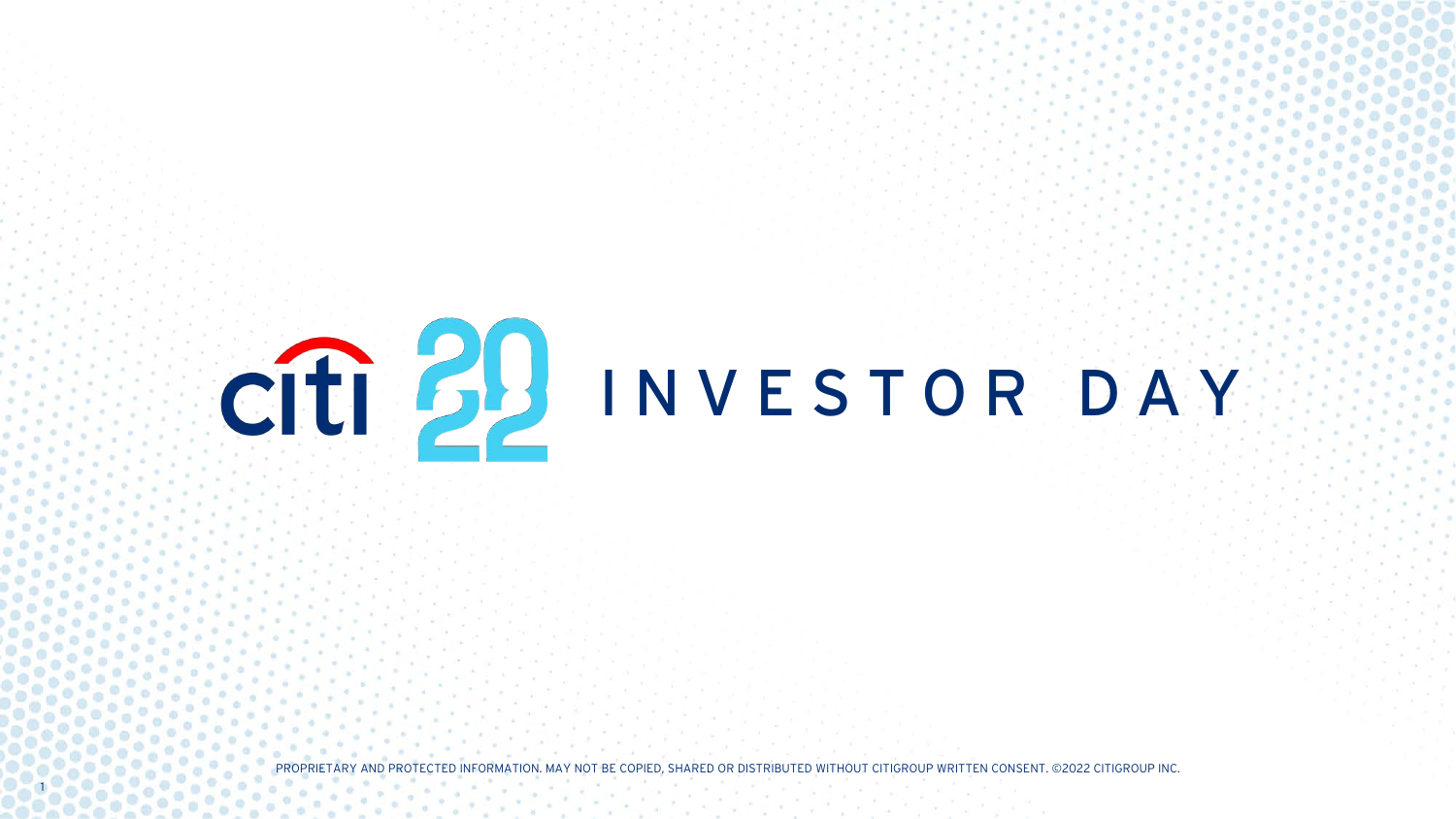

# KAREN PEETZ

CHIEF ADMINISTRATIVE OFFICER, CITI

Strengthening Our Risk Management Foundation

2

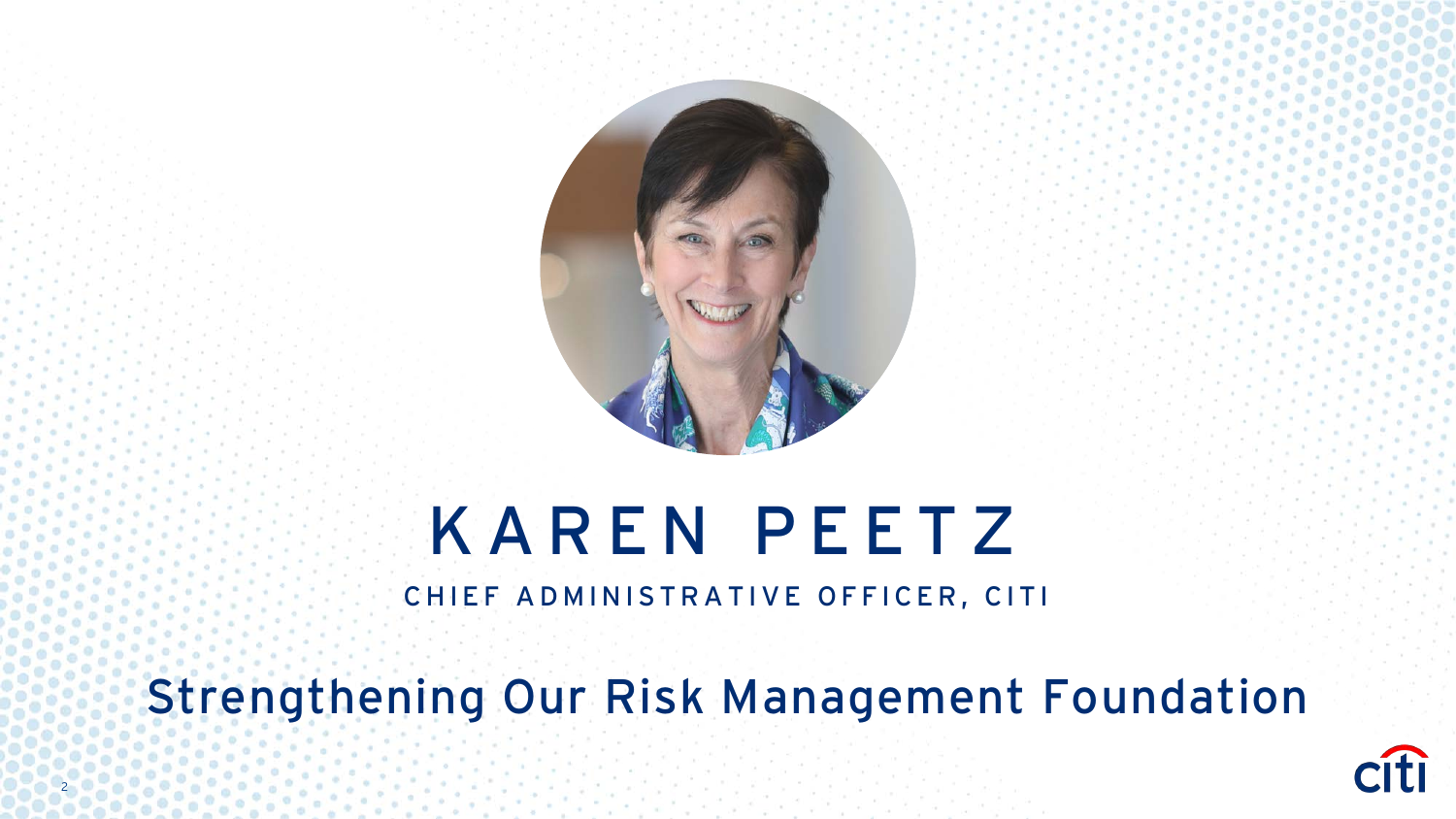### Transformation Focus Areas



**Cross-Enterprise Approach** 

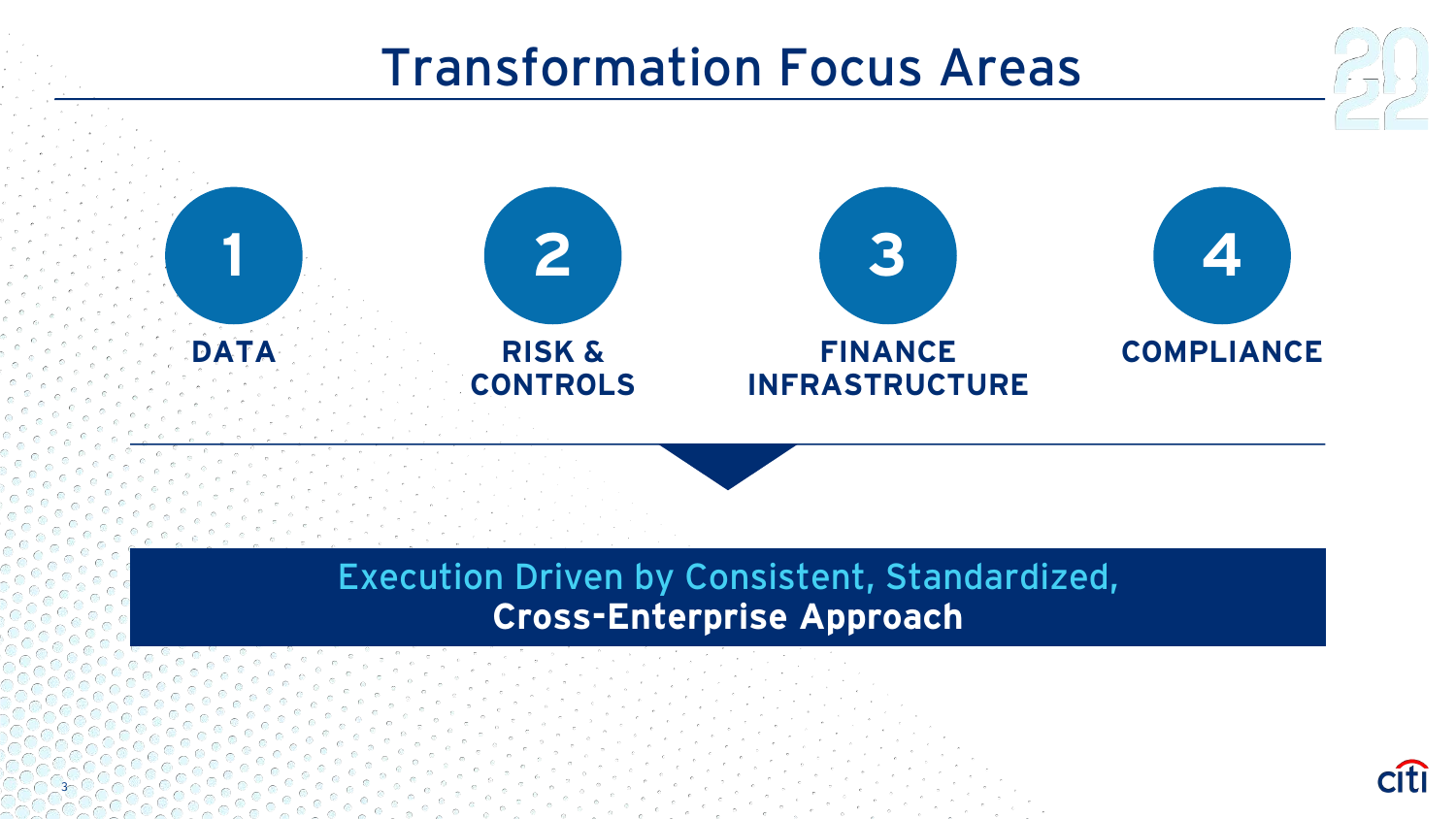

# STUART RILEY

HEAD OF TECHNOLOGY, INSTITUTIONAL CLIENTS GROUP

Supporting Transformation and Growth Through Technology

4

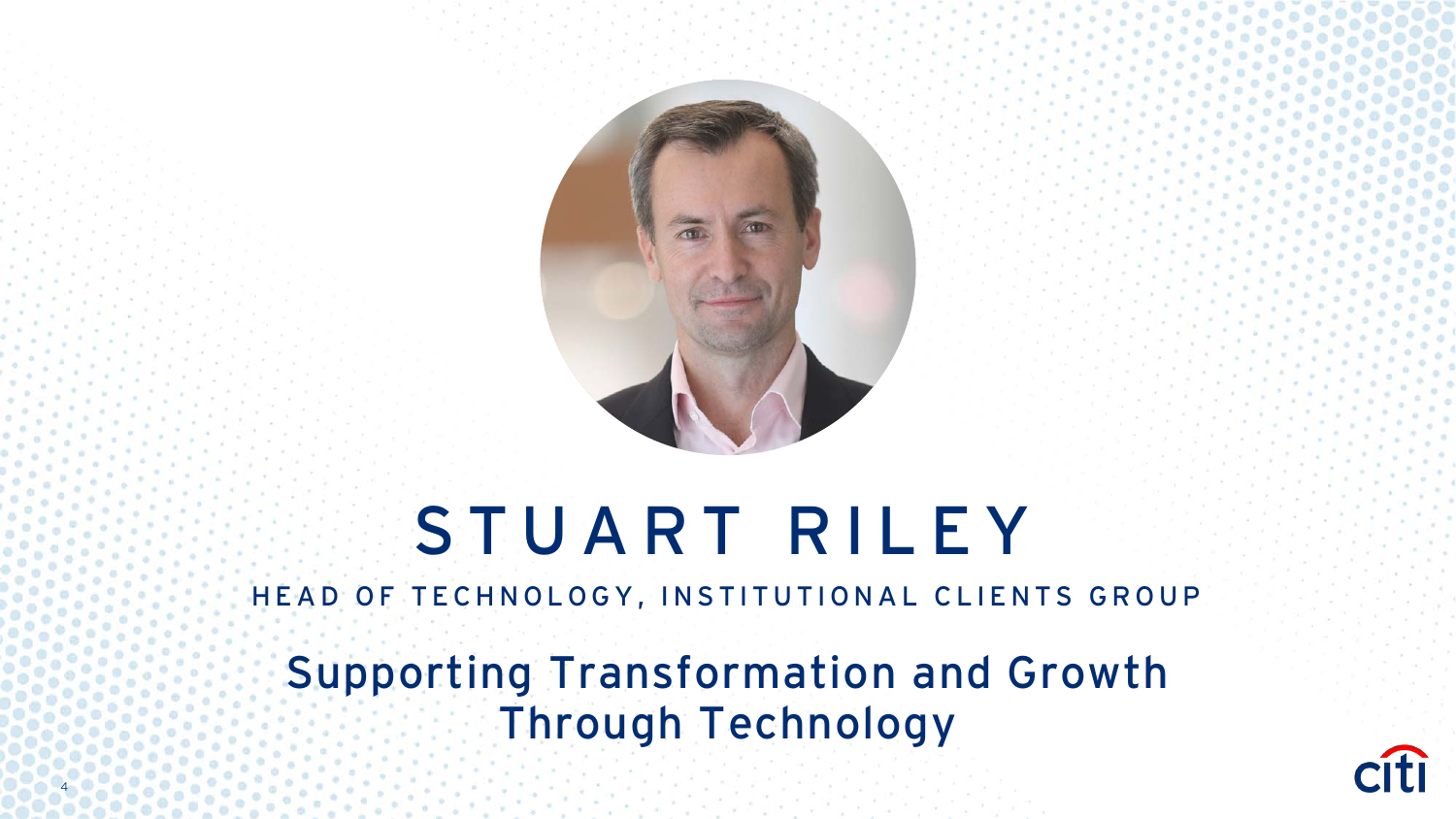### Technology Supports Our Priorities and Clients' Evolving Needs



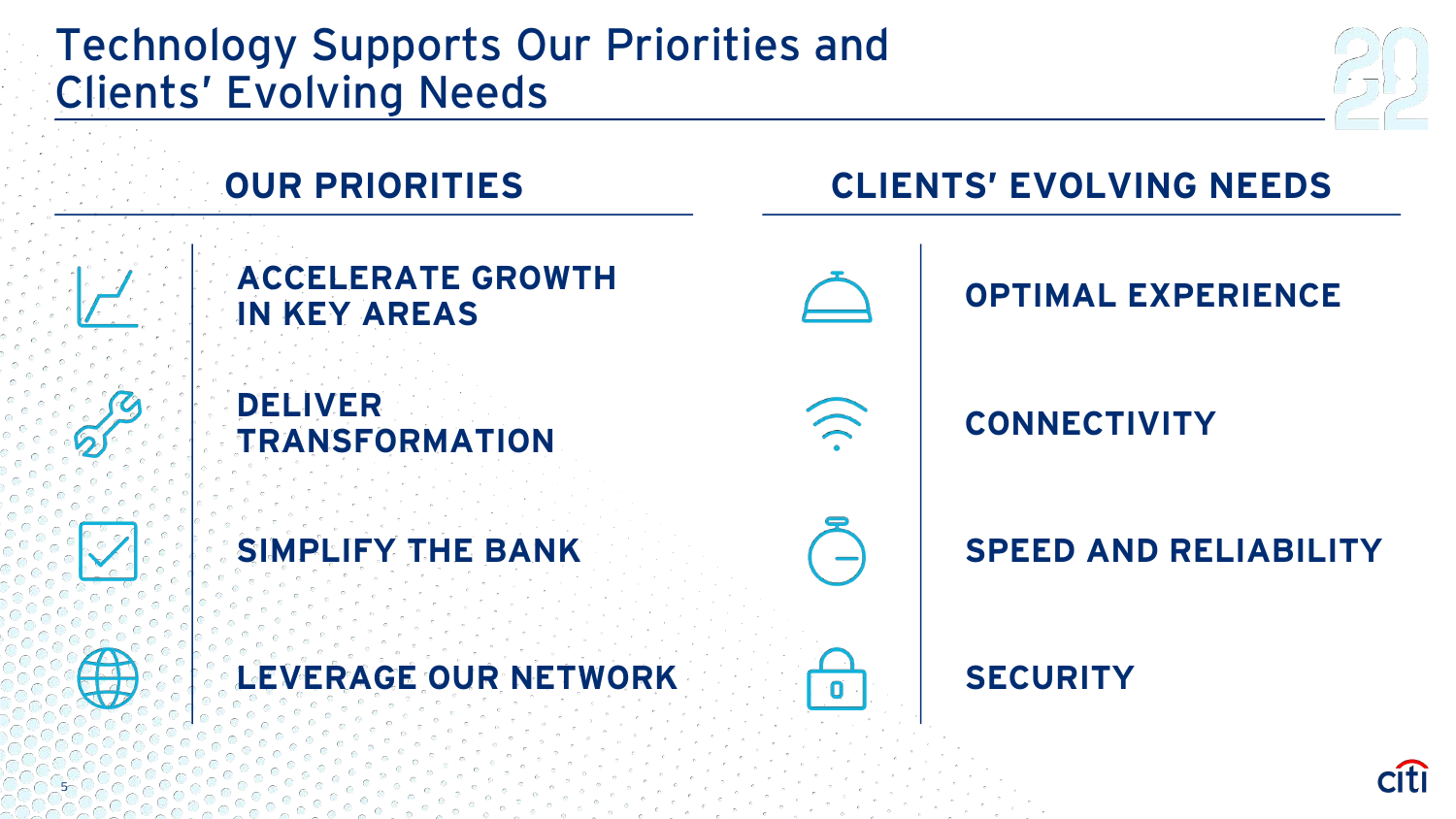### We Have Accelerated Our Technology Spend





Notes: CTB: Change the Bank; RTB: Run the Bank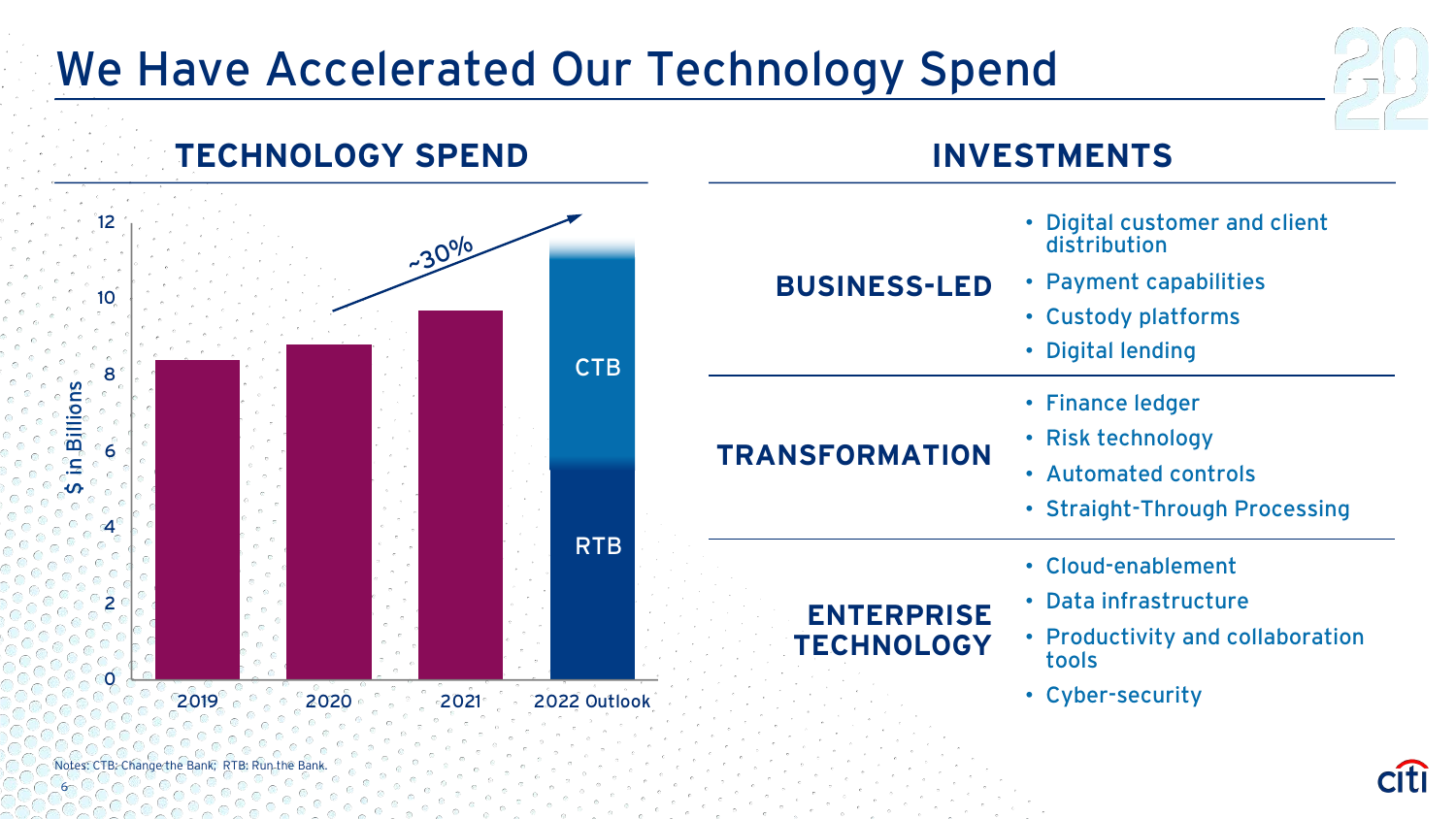### Citi's Technology Approach







#### **LEVERAGE NEW TECHNOLOGY**

7

### **CHANGE THE WAY WE WORK**

**DEPLOY GLOBALLY ACROSS THE CITI NETWORK**

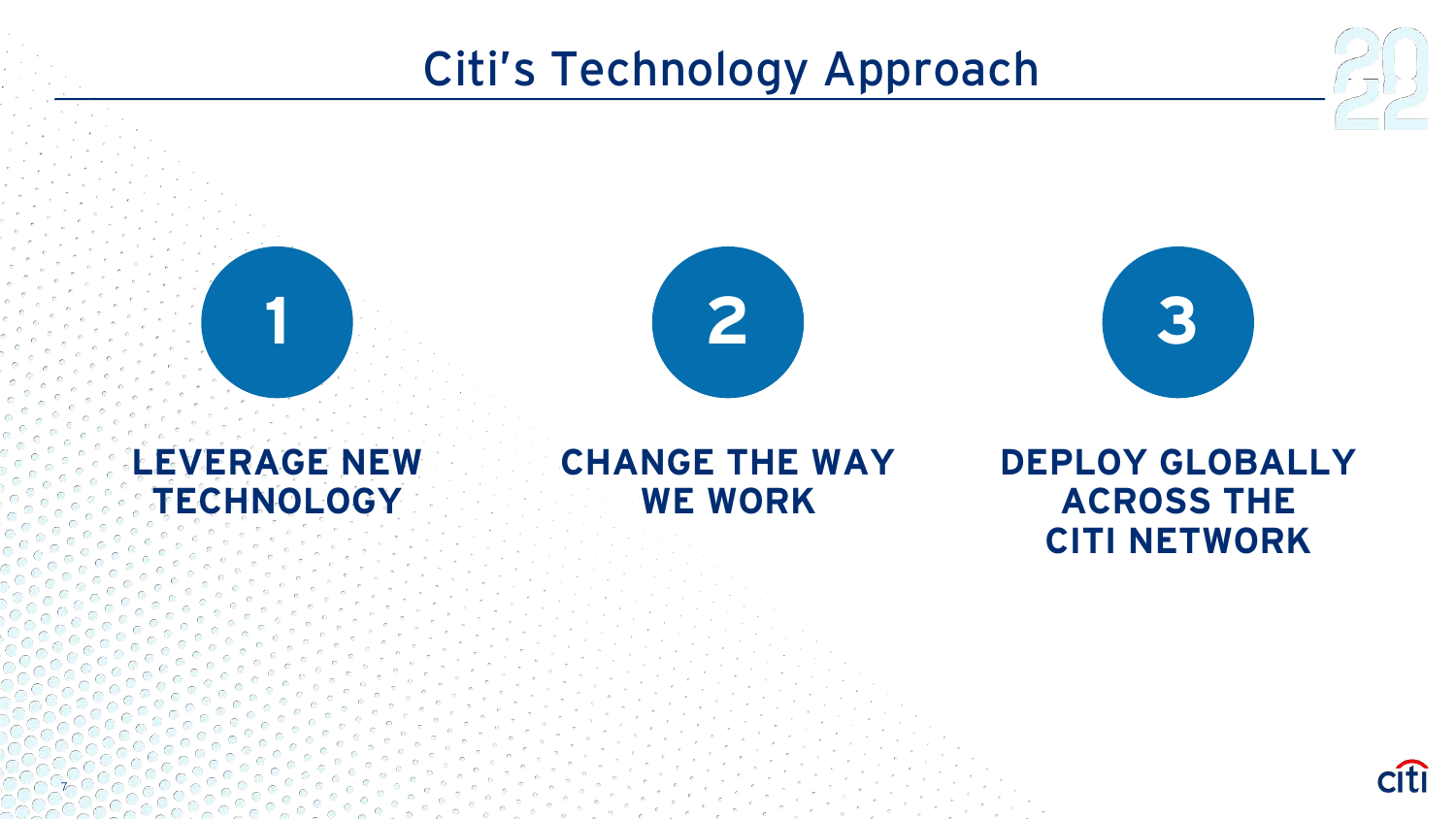### Leveraging New Technology to Drive Change and De-Risk Delivery



| CLOUD                                                         | • Secure environment delivering elastic scale <sup>1</sup><br>• Using public cloud for risk calculations in Markets<br>• 25% of ICG apps enabled for cloud                                                                                                                                |
|---------------------------------------------------------------|-------------------------------------------------------------------------------------------------------------------------------------------------------------------------------------------------------------------------------------------------------------------------------------------|
| DATA / AI / ML                                                | • Better manage >400 petabytes of data through high quality, authoritative data sources<br>• Using Machine Learning (ML) to reduce fraud alerts by 100 million per year<br>• Use Artificial Intelligence (AI) / Natural Language Processing (NLP) to resolve customer<br><i>inquiries</i> |
| <b>APIS</b>                                                   | • Over 300 Application Programming Interfaces (APIs) in use across Citi<br>• 40% increase 2020 - 2021<br>~8 billion API "calls <sup>2</sup> " in 2021                                                                                                                                     |
| <b>EVERYTHING</b><br><b>AS CODE"</b>                          | Automated Preventative Controls across all hyper-scale flows <sup>3</sup><br>Reduce manual attestation-based compliance processes - reduce conduct risk<br>Able to automatically assess control compliance - and predict impact of policy change                                          |
| <b>CYBER</b><br>Note: All footnotes are presented on Slide 14 | Al-powered Endpoint Protection on 740,000 Citi devices<br>New Secure Authentication Platform for ~20 million clients, improving security<br>on both sides.                                                                                                                                |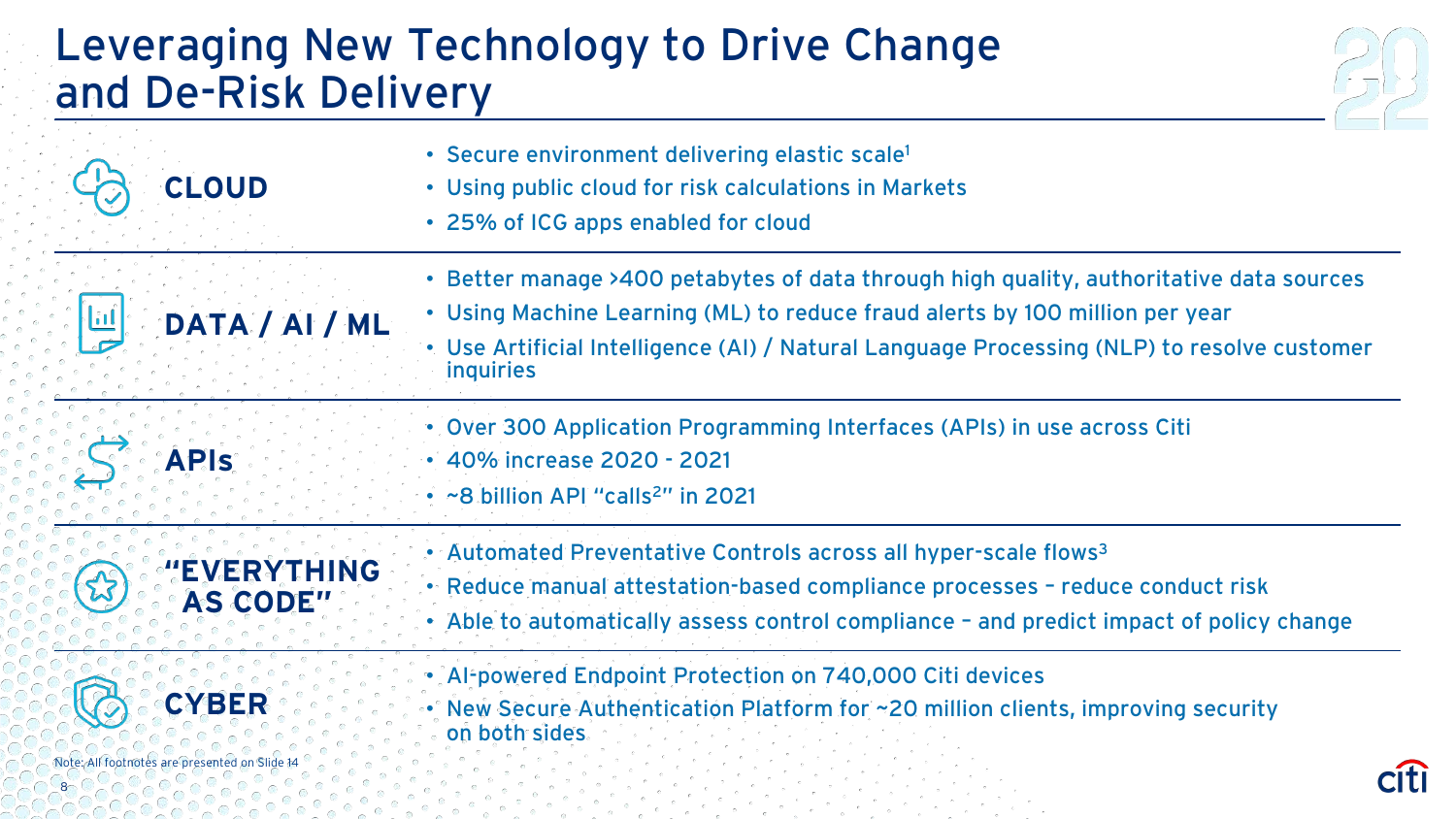



Automated, controlled, reusable and lower risk environment which can scale at lower marginal cost

#### **BENEFITS TO US BENEFITS TO OUR CLIENTS**

Faster time-to-market of higher quality products, and better experience

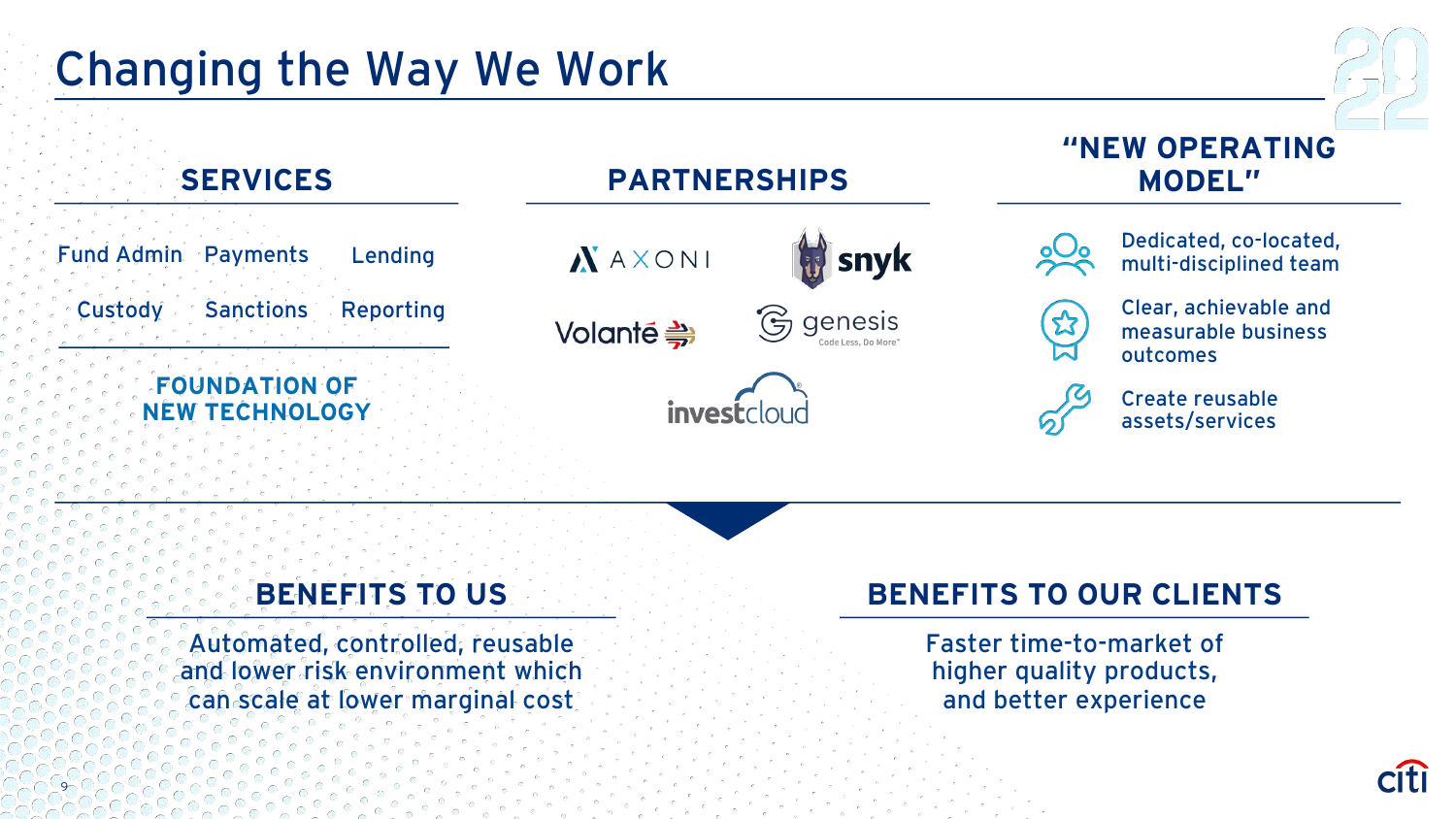### Deploying Our Solutions Globally Across the Citi Network

### **PAYMENTS EXPRESS**

A new cloud-based, API-enabled, real-time instant payments platform supporting direct-to-consumer digital business models

**CONSOLIDATES OUR LEADERSHIP IN PAYMENTS**

#### **~100X** increase in capacity

**FASTER TIME TO MARKET OF ANY SUBSTANTIAL OFFERING**

**Launch** in first **two markets**  in the coming year

**HIGH STANDARDS OF RISK AND CONTROLS**

**Codified controls**  for processes e.g., liquidity management

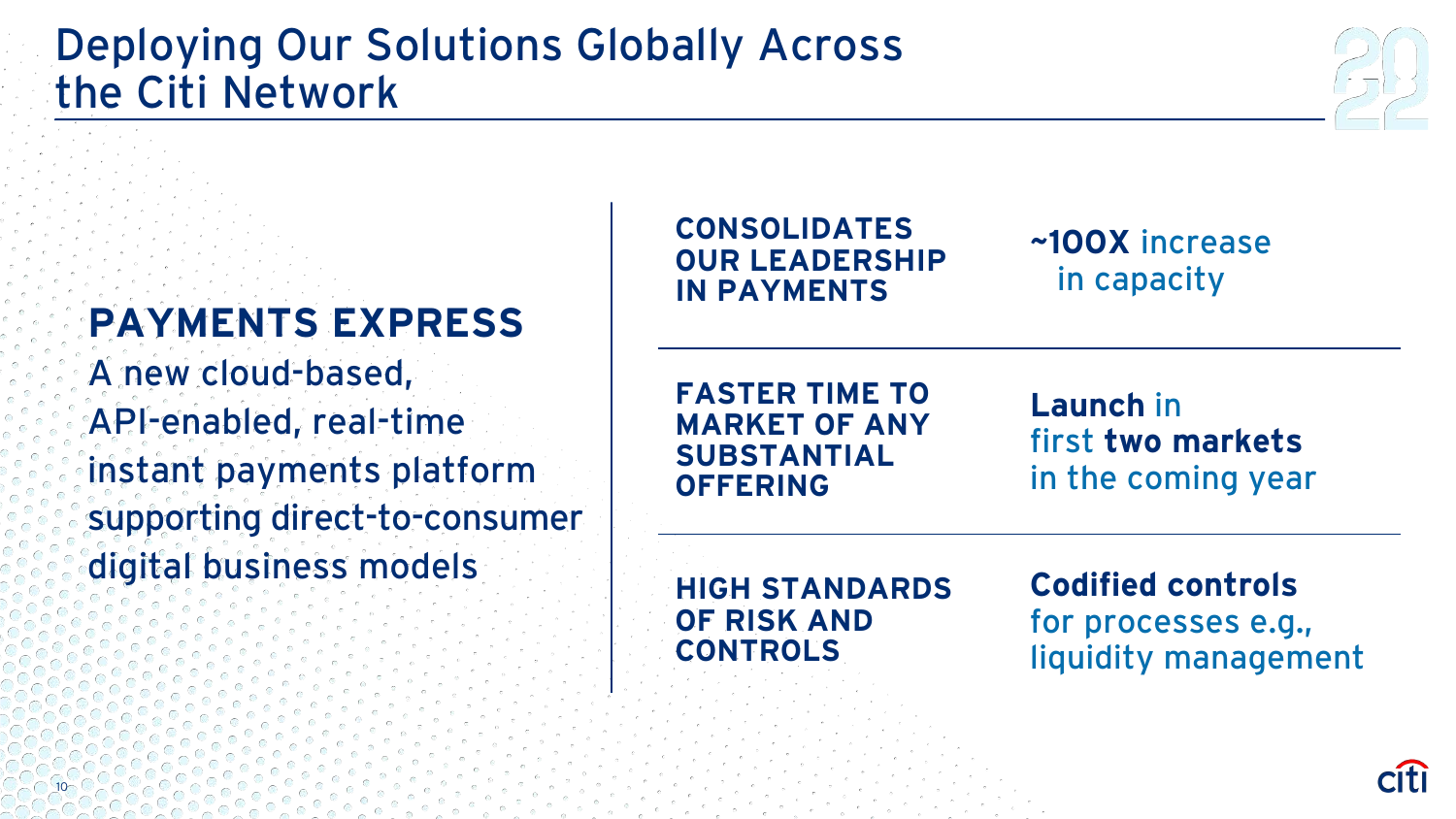### Driving Transformation, Growth, and Competitive Advantage

11





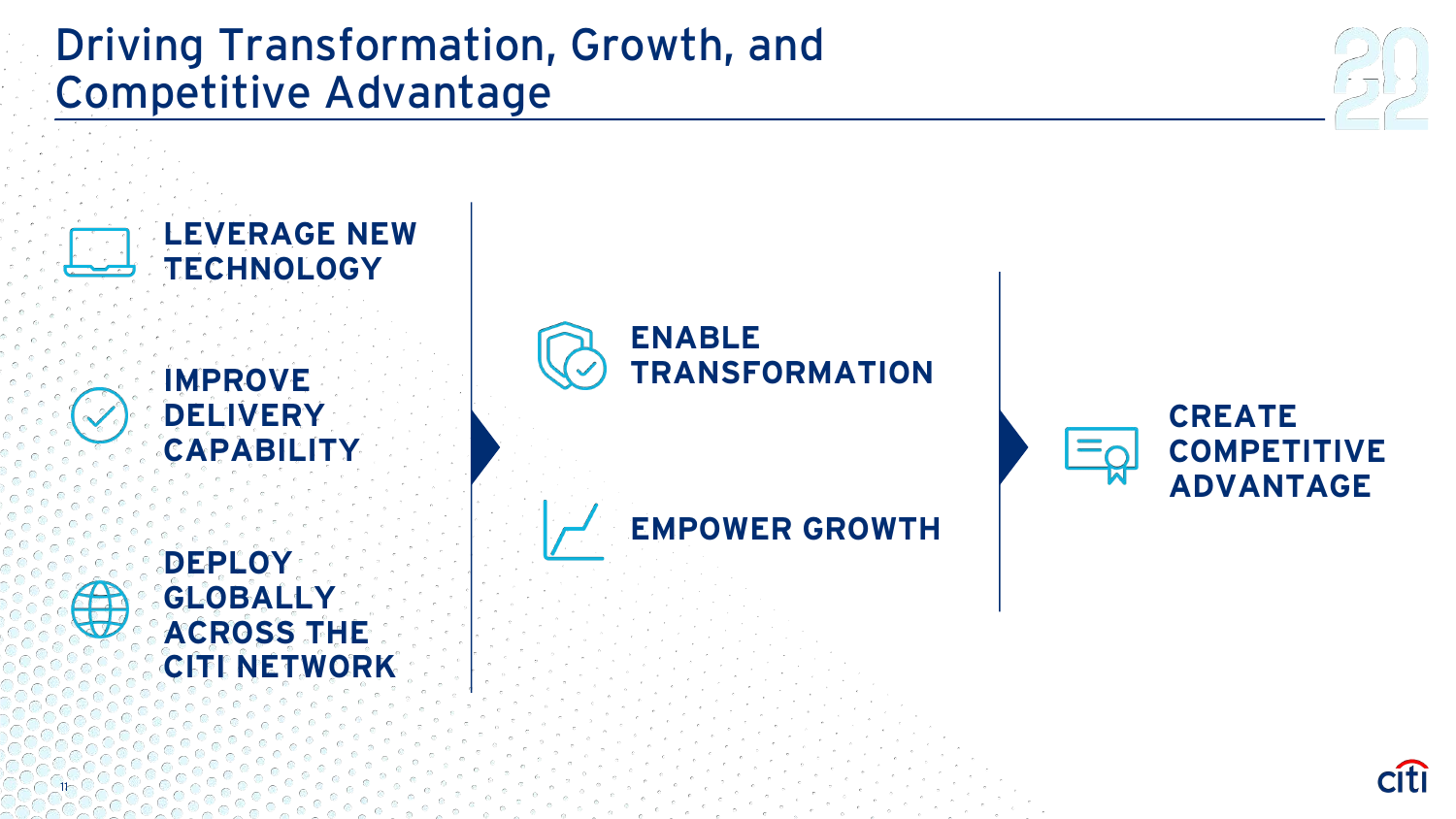

PROPRIETARY AND PROTECTED INFORMATION. MAY NOT BE COPIED, SHARED OR DISTRIBUTED WITHOUT CITIGROUP WRITTEN CONSENT. ©2022 CITIGROUP INC.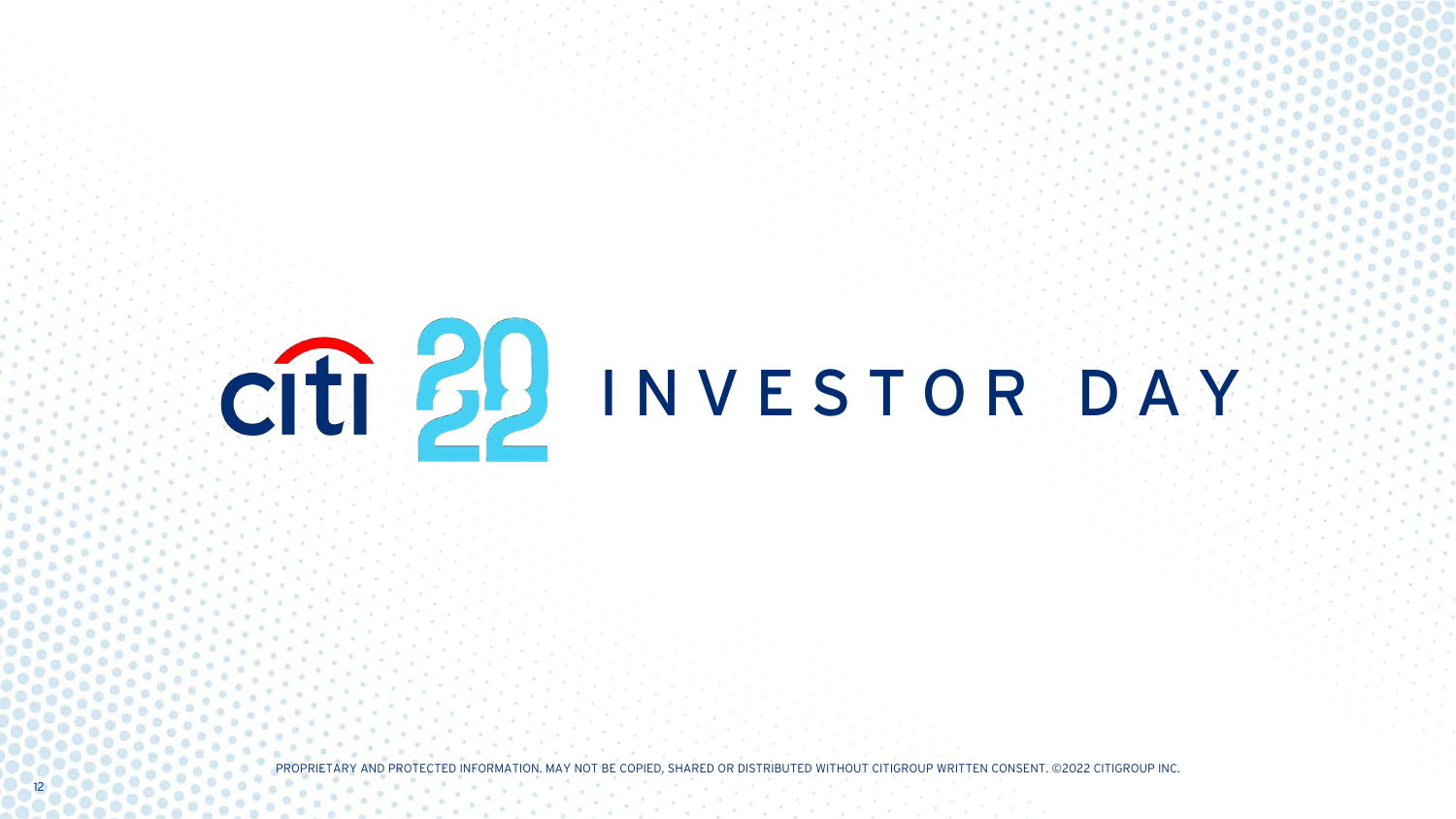### Forward-looking Statements



Certain statements in this presentation are "forward-looking statements" within the Private Securities Litigation Reform Act of 1995, including statements made orally by Citi's management. Such statements may be identified by words such as believe, expect, anticipate, intend, estimate, may increase, may fluctuate, target, illustrative and similar expressions or future or conditional verbs such as will, should, would and could. These statements are based on management's current expectations and are subject to uncertainty and changes in circumstances. These statements are not guarantees of future results or occurrences. Actual results and capital and other financial condition may differ materially from those included in these statements due to a variety of factors, including, among others: the efficacy of Citi's business strategies and execution of those strategies, such as those relating to its growth, investment, efficiency and capital optimization initiatives; governmental or regulatory requirements, actions or approvals; macroeconomic and other challenges and uncertainties, such as those related to the COVID-19 pandemic, inflationary pressures and the level of interest rates; the precautionary statements included in this presentation; and those contained in Citigroup's filings with the U.S. Securities and Exchange Commission, including without limitation the "Risk Factors" section of Citigroup's 2021 Form 10-K. Any forward-looking statements made by or on behalf of Citigroup speak only as to the date they are made, and Citi does not undertake to update forward-looking statements to reflect the impact of circumstances or events that arise after the date the forward-looking statements were made.

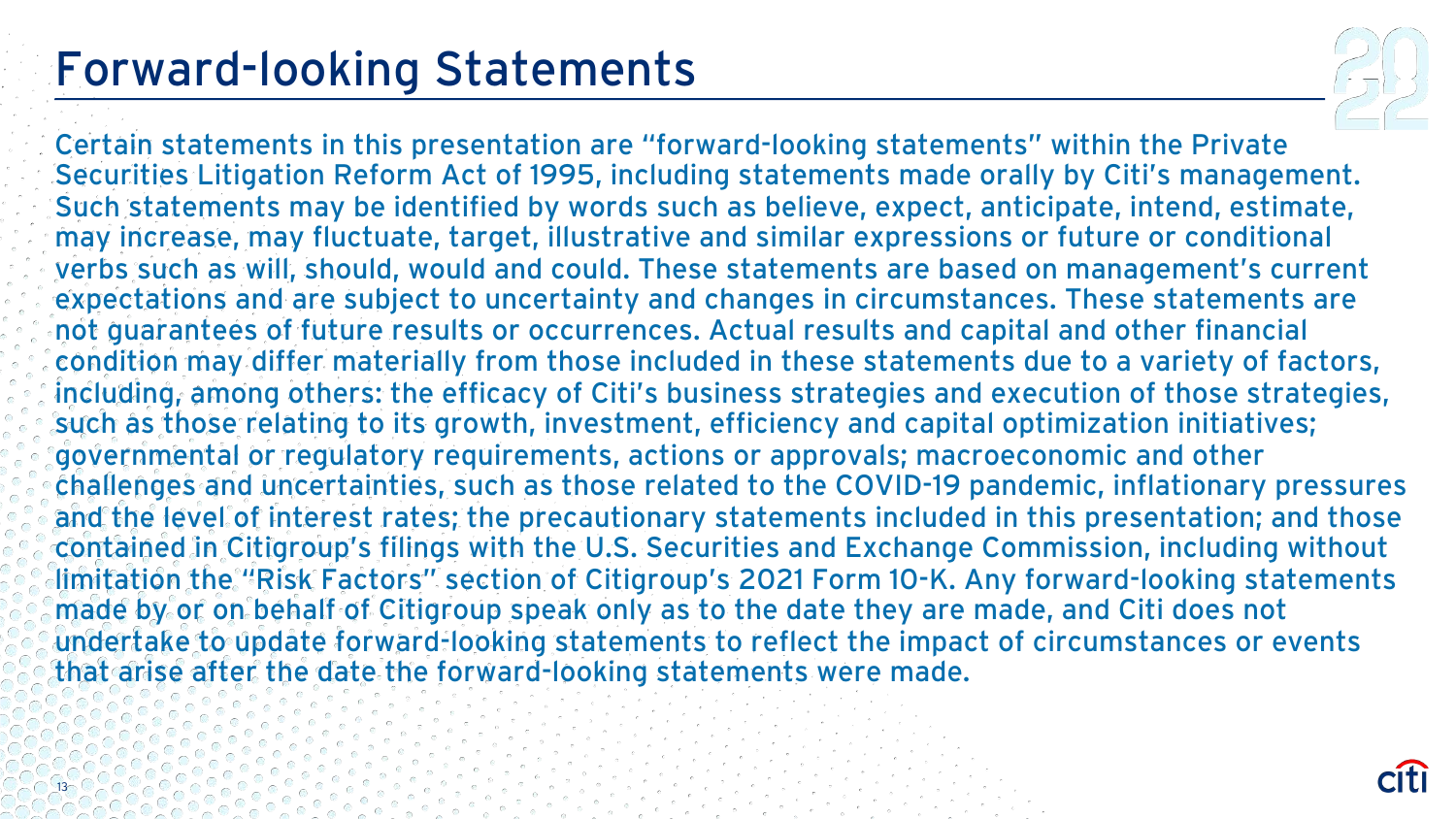### Footnotes



#### **Slide 8**

- 1. Elastic Scale: The ability to rapidly expand or decrease computer processing, memory and storage resources to meet changing demands
- 2. API Calls: The process of a client application requesting data or information via an API
- 3. Hyper-scale Flows: Exponential-growth in volumes